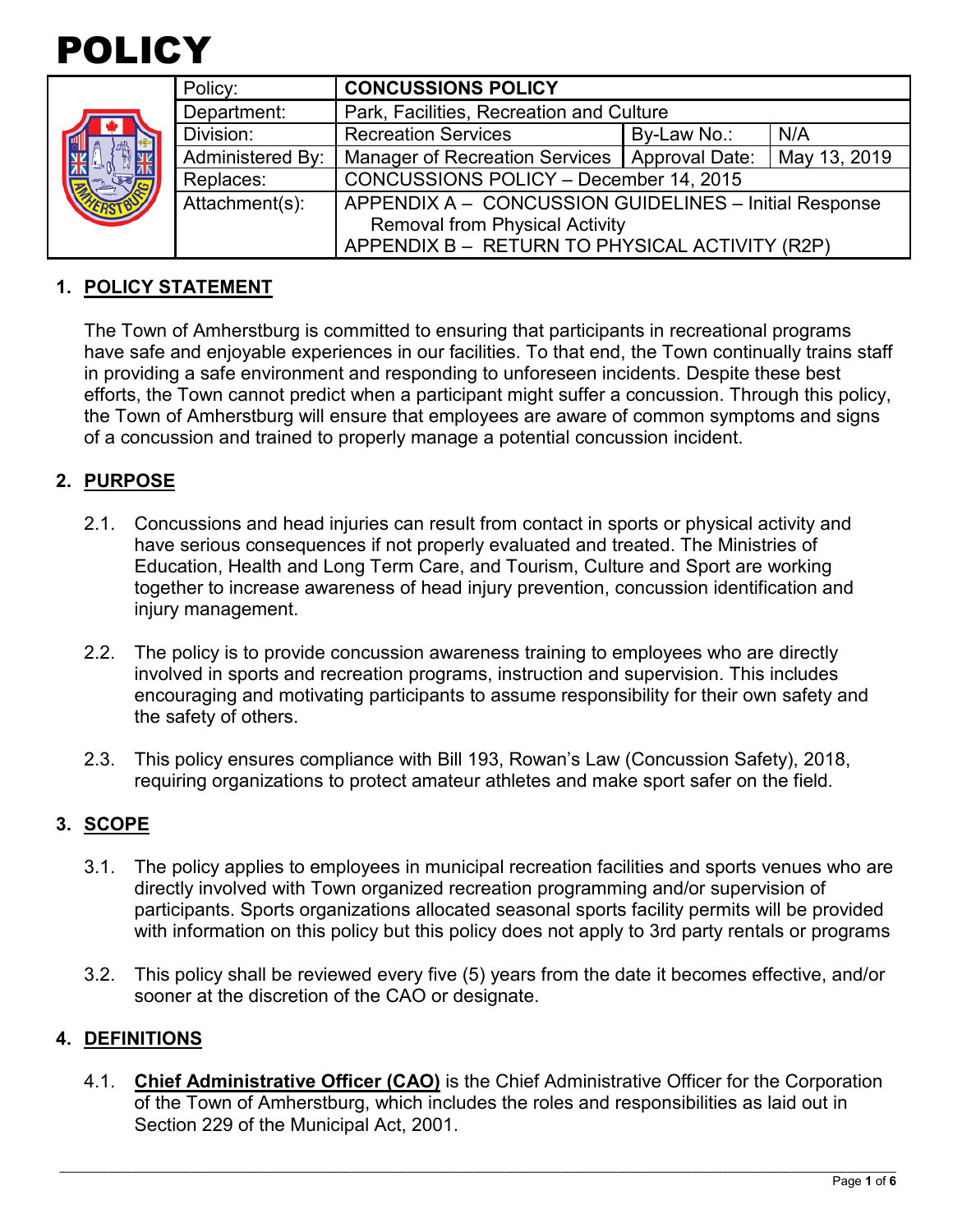- 4.2. A **Concussion** is a brain injury that causes changes in how the brain functions, leading to symptoms that can be physical, cognitive, emotional/behavioural and/or related to sleep. A concussion can occur from a blow to the head or body that causes the brain to move rapidly back and forth within the skull.
- 4.3. **Department of Parks, Facilities, Recreation, and Culture** is the department responsible for, among other areas, Recreation Services and Facilities.
- 4.4. **Director** is the person responsible for direction and operational control of a division as defined on the Town's organizational structure.
- 4.5. **Municipal Facilities** means all property owned and operated by the Town of Amherstburg. May also be referenced as "Town Facilities".
- 4.6. **Staff** is any person (or group thereof) who supplies services to the Corporation for wages including any union or non-union, regular or temporary, full-time, part-time, seasonal or casual staff member, including but not limited to permanent staff, temporary staff, committee members, students, recreation staff, contract employees, paid work placements, and adult crossing guards.
- 4.7. **Town** is the Corporation of the Town of Amherstburg.
- 4.8. **User Group** is any organization, team, club, or association that rents municipal facilities on a consistent basis. These include, but not limited to minor sports associations, adult sports associations, service clubs, sports teams, non-profit organizations

Other common definitions, acronyms, and terms are available in the Glossary located on the Town's Policies webpage or the Town (T:) drive.

## **5. INTERPRETATIONS**

Any reference in this policy to any statute or any section of a statute shall, unless expressly stated, be deemed to be reference to the statute as amended, restated or re-enacted from time to time. Any references to a by-law or Town policy shall be deemed to be a reference to the most recent passed policy or by-law and any replacements thereto.

# **6. GENERAL CONDITIONS**

## 6.1. **Signs and Symptoms of a Concussion**

Individuals who have sustained a concussion may show a number of signs or symptoms. Symptoms are something that the person expresses they feel such as nausea. Signs are something that others observe, such as irritability. The effects of multiple concussions are extremely dangerous; the brain is more prone to permanent damage after a concussion. A participant may show any one or more of these signs and symptoms:

- Blurred Vision
- Headache
- Confusion, Disorientation
- Dizziness
- Neck Pain
- Ringing in ears
- Nausea and Vomiting
- Sensitivity to Light
- Poor Concentration
- Sadness
- Highly Emotional
- Fatigue
- Memory Problems
- Balance Problems
- Feel "off" or Slowed Down
- Vacant stare
- Loss of Consciousness
- Seizures or Convulsions
- Irritability
- Delayed responses to questions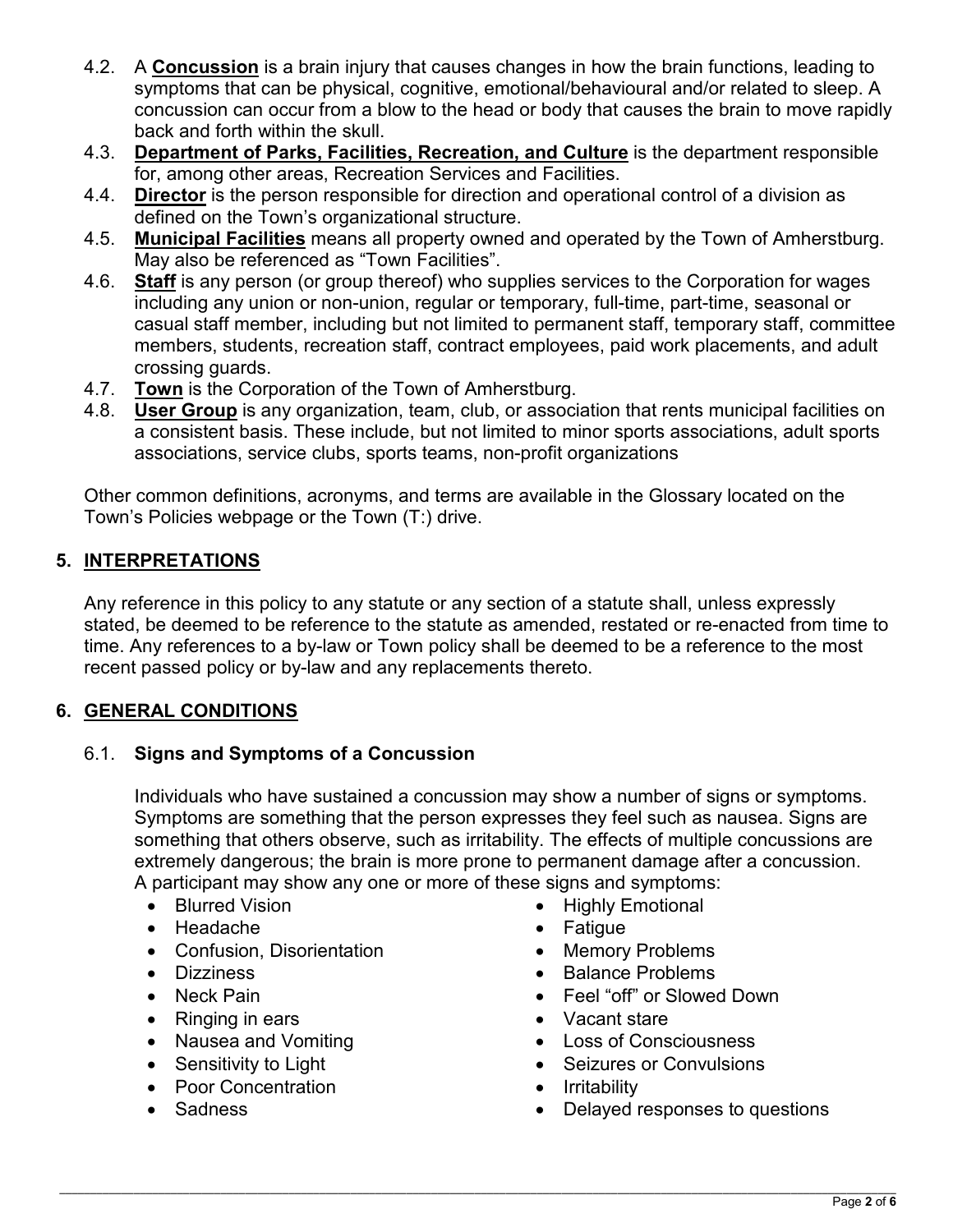- 6.2. Symptoms of a concussion may not occur immediately but may instead show hours after the initial incident. Initial symptoms may also worsen throughout the day. All injuries sustained while in municipal facilities shall be documented using an Incident Report Form.
- 6.3. The Town recommends that all staff follow the Ministry of Tourism, Culture and Sport's Concussion Guideline flow chart (see attached Appendices).
- 6.4. Any participant in a Town operated program who has, or is suspected of having a concussion, will be removed from any physical activity until such time as appropriate for the injury or as dictated by a physician.

## 6.5. **Response to Injury - No Symptoms**

- 6.5.1. If a participant has an injury that may have caused a concussion, even if they are not immediately exhibiting signs, they must be removed from any physical activity for the remainder of the day/program.
- 6.5.2. The participant must be continually observed throughout the program for any signs or symptoms.
- 6.5.3. If the participant is a child or youth, the incident must be communicated to the participant's parent/guardian.
- 6.5.4. If no symptoms are reported by the parent/guardian or any employee/volunteer for the next twenty-four (24) hours, the participant may return to normal play the following day/program period.

## 6.6. **Response to Injury - Concussion Suspected**

- 6.6.1. If a participant has an injury and is demonstrating signs or symptoms of a concussion, or the injury is of a nature that it may be believed that concussion has occurred (keeping in mind that symptoms do not always appear immediately), the participant must be removed from all physical activity; and if a child or youth, their parent/guardian must be contacted and advised to seek medical attention.
- 6.6.2. The incident must be documented and the participant may not return to physical activities until they have been cleared to do so by a physician.

## 6.7. **Response to Serious Injury or Loss of Consciousness**

- 6.7.1. If a participant has a serious injury or loses consciousness, 911 must be called and the participant sent to the hospital.
- 6.7.2. If the participant is a child or youth, the parent/guardian must be informed and an employee must complete an internal incident report.
- 6.7.3. The participant may not return to any physical activity without documented clearance from a physician.

# **7. RESPONSIBILITIES**

- 7.1.**Council** has the authority and responsibility to:
	- Adopt and maintain the Concussions Policy
- 7.2.The **Director and Manager in the Department of Parks, Facilities, Recreation and Culture Department** have the authority and responsibility to:
	- 7.2.1. Ensure that all Parks, Facilities, Recreation and Culture employees are aware of the concussion policy, and that policy guidelines are followed by all employees and volunteers of the Town of Amherstburg.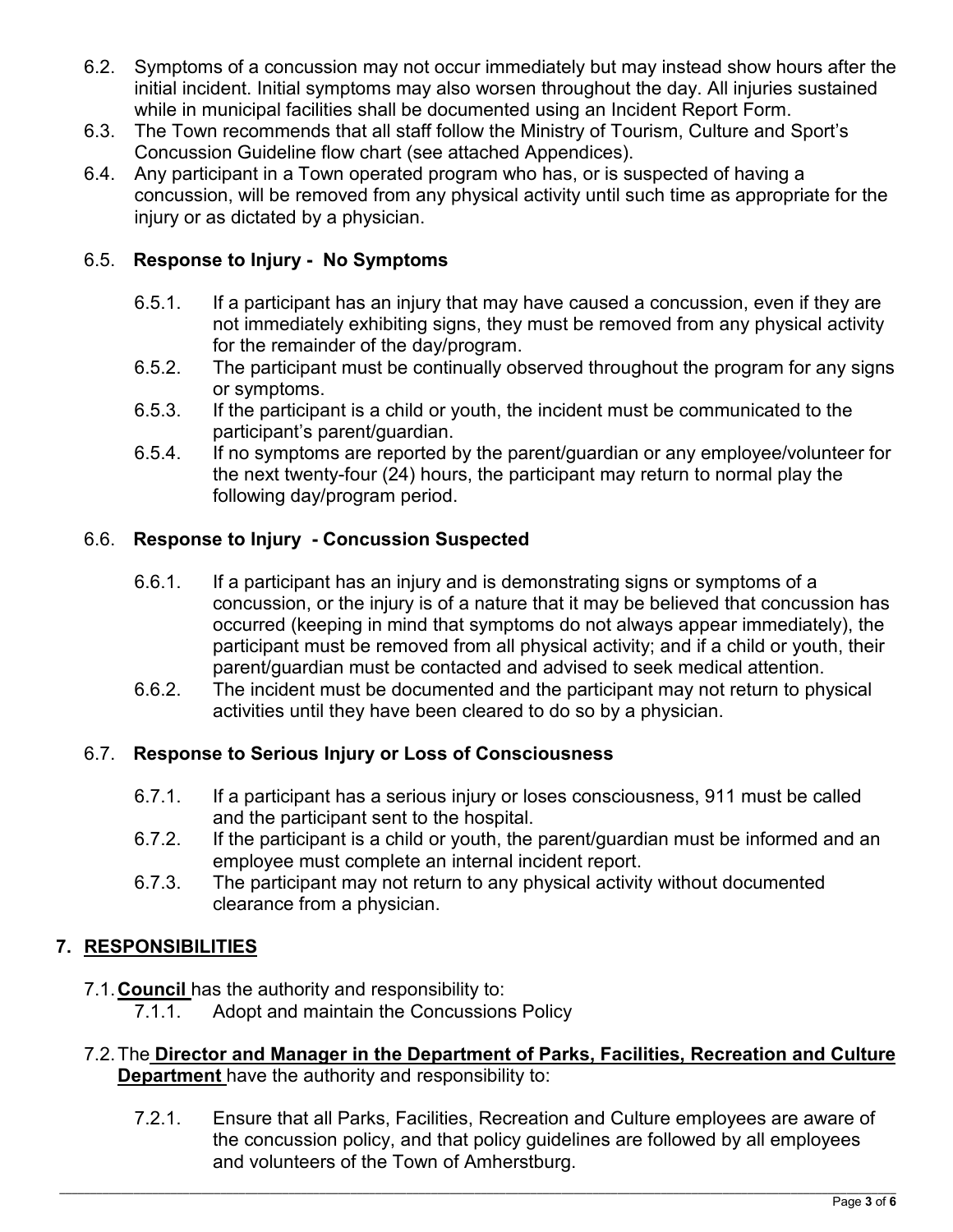- 7.2.2. Make concussion resource information available within Municipal Facilities for participants and 3rd party rentals.
- 7.2.3. Provide training on recognizing the signs and symptoms of a concussion to employees and volunteers, as well as establishing procedures to be followed in the event of a concussion.
- 7.3.All **Staff** have the authority and responsibility to:
	- 7.3.1. To monitor and limit activities that may lead to concussion.<br>7.3.2. If a concussion is suspected, prevent a participant from furt
	- If a concussion is suspected, prevent a participant from further participation in any Town organized activity, complete the proper incident form, and notify their immediate supervisor. The Supervisor will submit a copy of the incident form to Human Resources.
	- 7.3.3. The Supervisor will then follow up with the participant or parent on proper return to play procedures. The Supervisor will notify all staff when medical clearance is provided and the participant can start to participate in activities again.
	- 7.3.4. Notwithstanding that a participant has been medically cleared to play, an employee is responsible for preventing a participant from participating in an activity if the employee determines that it is in the participants best interest.
	- 7.3.5. Employees who allow a participant to play after a concussion has been medically diagnosed and they have not been medically cleared to return to play shall face disciplinary action.
	- 7.3.6. Employees are responsible for reporting all accidents, even if they seem inconsequential.
	- 7.3.7. Participate in prescribed and related training.

### 7.4.**User Groups, Volunteers, Parents/Guardians and Children**

- 7.4.1. If injured, participants should inform one of the employees and/or user group representatives or volunteers of the injury, even if it was not witnessed.
- 7.4.2. After a concussion has been medically diagnosed, parents/guardians must provide medical documentation to the supervising employee that clearly indicates the child or youth is able to return to participate.
- 7.4.3. In the event that a child/youth has sustained a concussion prior to participating in any Town-organized programming or event, the parent/guardian must inform the Town of Amherstburg employee overseeing the program/event who will forward the information to the direct Supervisor

## **8. REFERENCES AND RELATED DOCUMENTS**

- 8.1.**Parachute Canada: Preventing Injuries and Saving Lives**
- 8.2.**Ministry of Tourism, Culture and Sport**
- 8.3.**Ministry of Tourism, Culture and Sport Concussion Guidelines**
- 8.4.**Rowan's Law (Concussion Safety), 2018**
- 8.5.**Sport Information Resource Centre (SIRC): We Are Headstrong**
- 8.6.**Canadian Guideline on Concussion in Sport**
- 8.7.**Play Safe Resources: Developing a Concussion Policy**
- 8.8.**Ministry of Health and Long Term Care Concussions**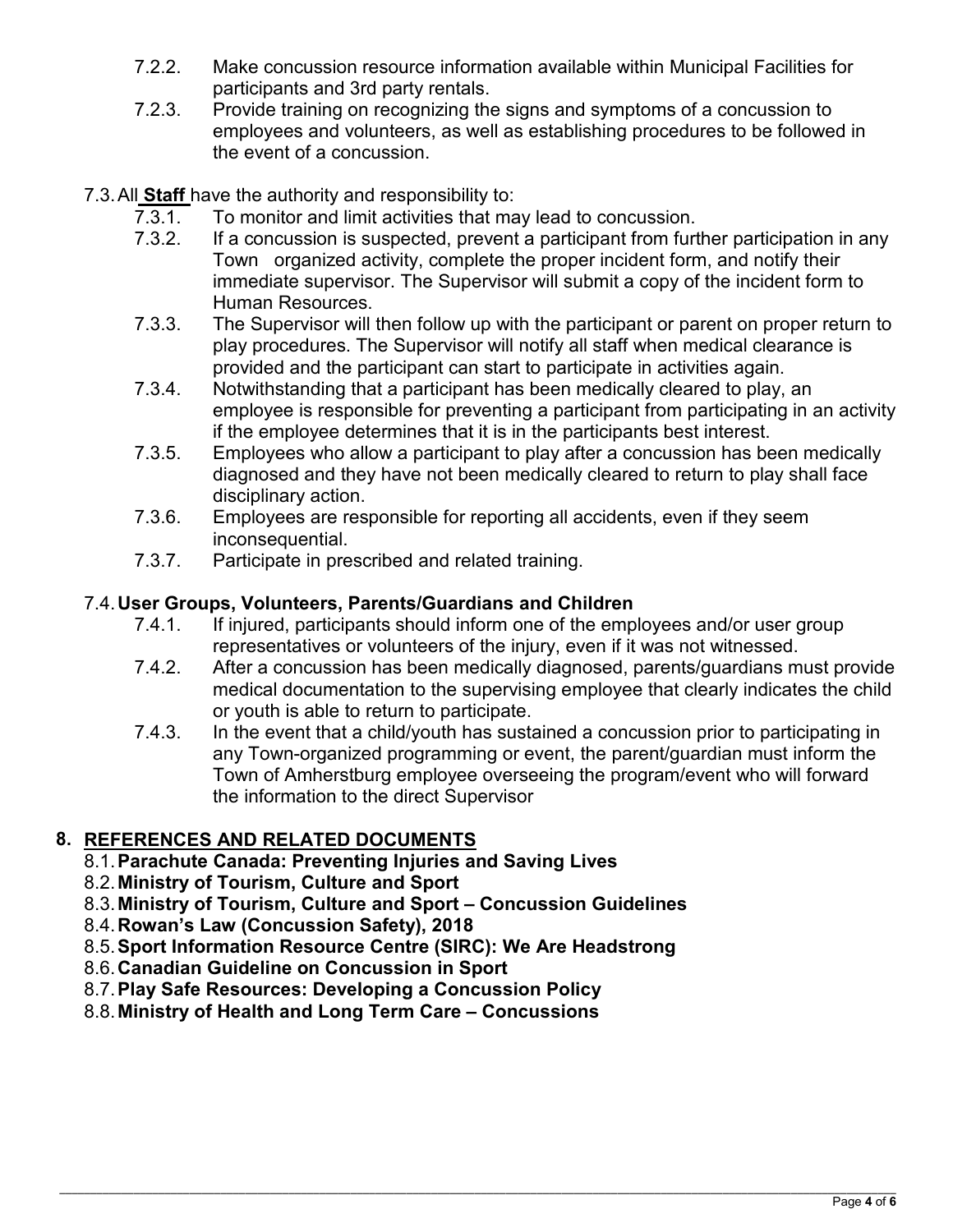**Ministry of Tourism, Culture and Sport – Concussion Guidelines \***

Appendix A: INITIAL RESPONSE - Removal from Physical Activity



\*These Informational Guidelines have been prepared for general informational purposes only. They are not intended to and do not constitute any medical advice and do not contain any medical diagnoses, symptom assessments or medical opinions.